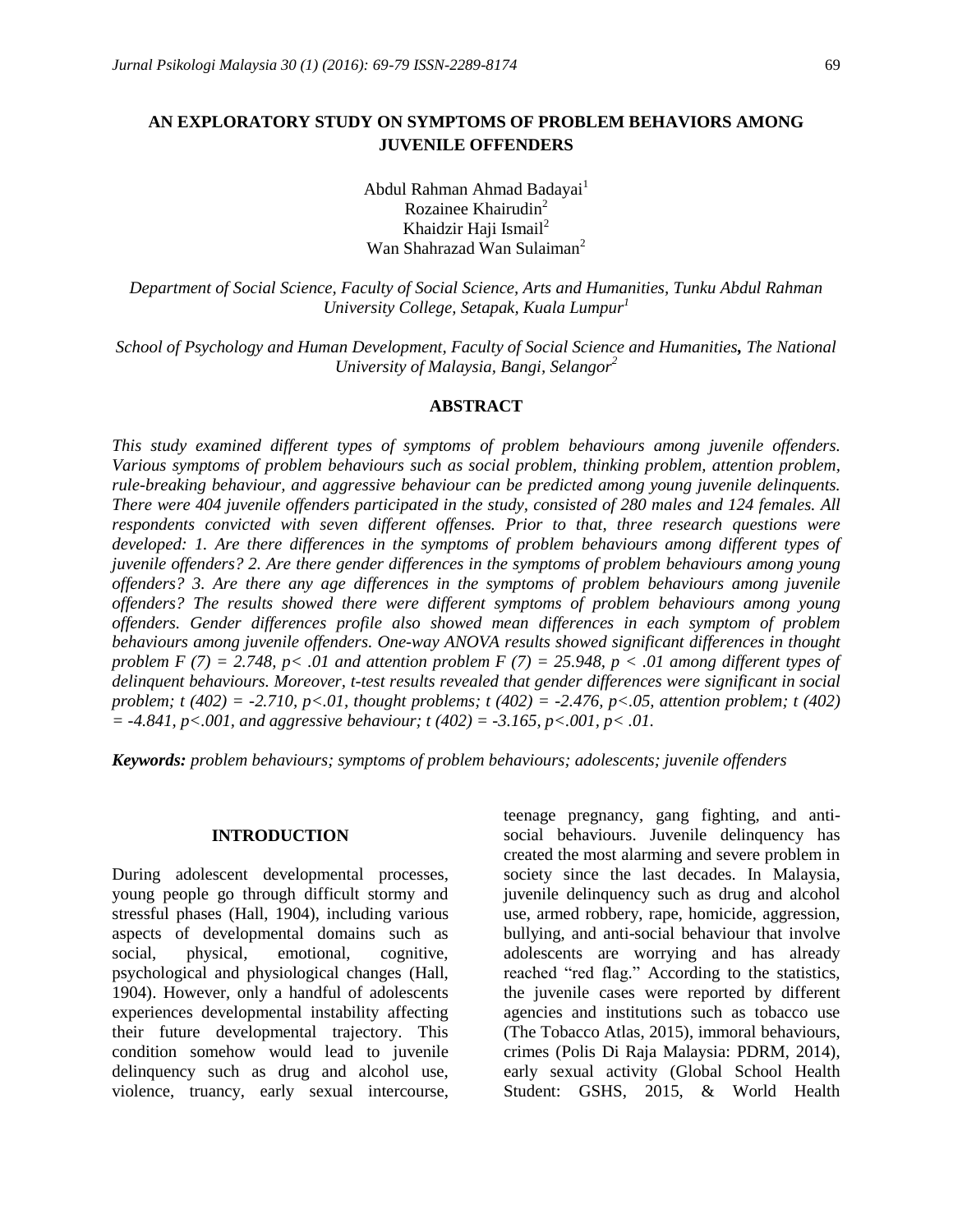Organization: WHO, 2015), run away, and early teenage pregnancy (Jabatan Kemajuan Islam Malaysia: JAKIM, 2015) seem to be increasing yearly. In fact, the juvenile delinquency involves various causes such as high-risk factors for instance an individual personal trait of antisocial personality, poor child-family support and communication, negative peer influence, school disengagement and neighbourhood disadvantage (Murray and Farrington 2010). However, there is no one single factor can predict adolescent's engagement in delinquent behaviours. Because, not only family, school, society and peer influences that may lead to juvenile delinquency (Wick-Nelson & Israel, 2009). The effects of delinquent behaviours can be very damaging and cumulative to the individual, family, and even community. The more risk factors adolescents experienced, the greater the possibility of them to engage in delinquent acts (Reingle, Jennings, & Maldonado-Molina, 2012; Green et al. 2008).

In relation to the above, there is a need to distinguish some important concept of delinquency, conduct problem, and conduct disorder. These terms have been interchangeably used by researchers in studying problem behaviours in adolescence (Wicks-Nelson & Israel, 2009). However, each one of these terms significantly has different meaning inference. Conduct problem refers to problems that might place young people either children or adolescents in conflict with others (Wicks-Nelson & Israel, 2009). Moreover, conduct problem includes a spectrum of antisocial, aggressive, dishonest, delinquent, defiant and disruptive behaviours. On the contrary, the term delinquency is primarily a legal rather than a psychological term (Wicks-Nelson & Israel, 2009). As a legal term, it refers to a juvenile usually under age 18 who has committed an index crime or a status offense. An index crime is an act that would be illegal for adults as well as for juveniles, for instance, theft, aggravated assault, rape, and murder (Wicks-Nelson & Israel, 2009). A status offense is an act that is illegal only for juveniles, for instance, curfews violation, immoral behaviours, and truancy (Wicks-Nelson & Israel, 2009). This distinction is important because some behaviour described as delinquent are quite common. While, conduct

disorder refers to a childhood psychological disorder in which a child demonstrates a persistent pattern of behaviour that violates the basic rights of others or disregards major societal norms or rules (Wicks-Nelson & Isreal, 2009). Moreover, according to American Psychiatric Association (2013), conduct disorder refers to a behaviour that violates the societal norms and rules of others repetitively and persistently.

As adolescents growing up in their immediate environment, their cognitive, moral maturity and psychological well-being are much expected to develop as well (Santrock, 2011). However, the similar process of development might not happen among adolescents of juvenile delinquency. Often juvenile offenders took atrisk behaviours that could harm themselves and people surroundings. The at-risk behaviours involved among late teens that supposedly are more mature in cognitive and moral judgment (Kail & Cavanaugh, 2016). Furthermore, a culture that emphases on the masculinity and femininity aspects would be expected subtler conduct problems among female than male (Matsumoto & Juang, 2013). What constitutes the differences between male and female need a proper investigation though female relatively much reflect cultural expectation, yet some symptoms of problem behaviours much embedded among female juvenile delinquents (Staniloiu, & Markowitsch, 2012; Nolen-Hoeksema, 2004).

Additionally, the typical symptoms of problem behaviours of aggression, rule-breaking behaviour, social problems, attention problems, and thought problems usually associated with adolescents' physiological, physical, emotional and psychological changes occurred during the onset of puberty (Kail & Cavanaugh, 2016). These behaviours were a result of different interaction in which the adolescents surrounded and socialized. Meaning to say, the ecology and culture in which adolescents surrounded is the active agent contributing towards the involvement in juvenile acts. Regardless of the types of juvenile offenses convicted by adolescents (Fisher & Harrison, 2005), often the symptoms of problem behaviours of adolescents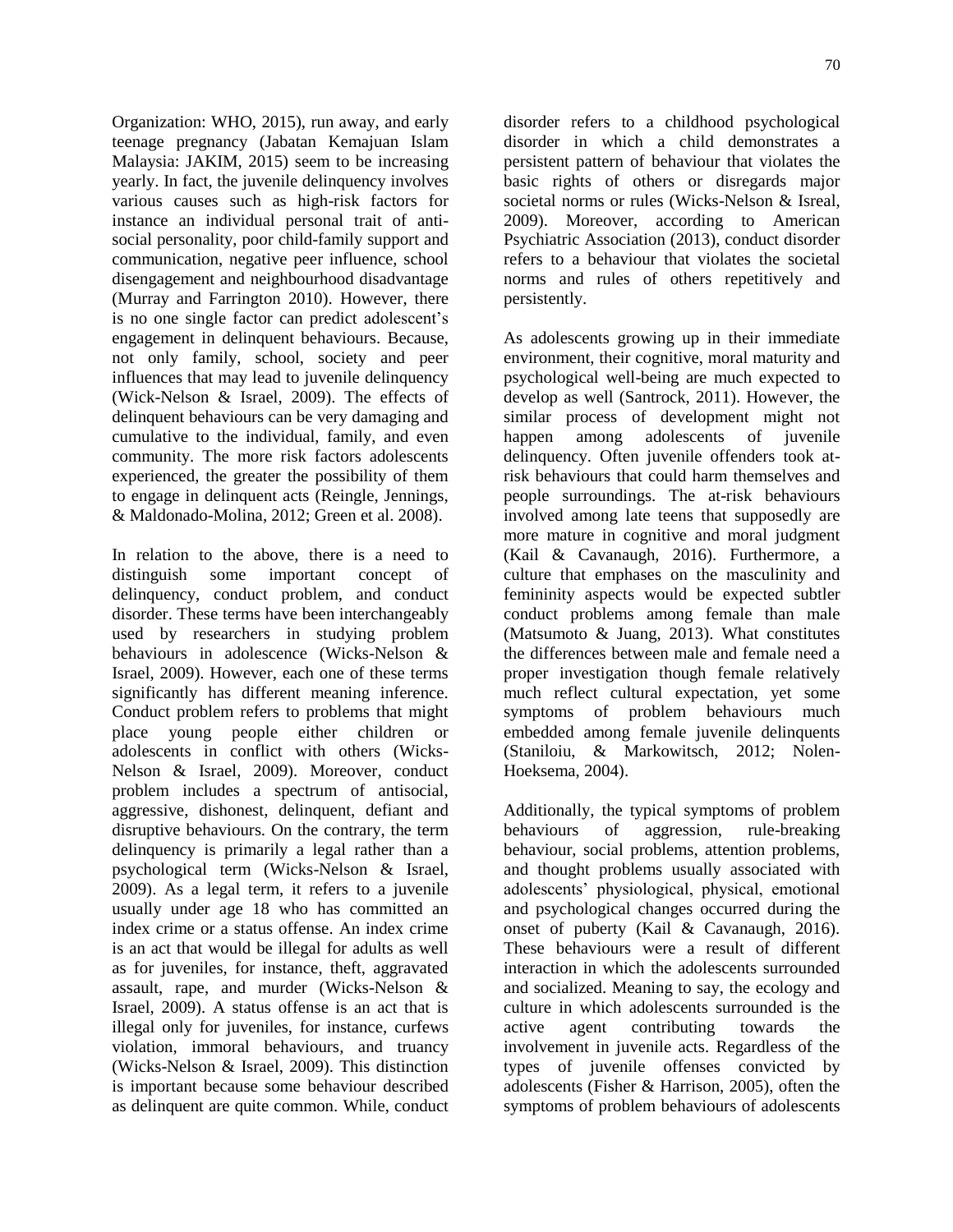with delinquency characteristics showed different patterns in integrating some common ground of behavioural problems particularly aggressive and rule-breaking behaviours. Different symptoms of problem behaviours such as attention problem and thought problem also typically associated with attention deficits hyperactivity disorder (ADHD) (Wick-Nelson & Israel, 2009), while other symptoms of problem behaviours such as social problem, aggression, and rule-breaking behaviour usually associated with oppositional deviant disorder (ODD) and even conduct disorder (CD) (Wick-Nelson & Israel, 2009).

Prior to the juvenile delinquent behaviours, research has been found that adolescents with delinquents' offenses showed various symptoms of problem behaviours, as mentioned the above. These symptoms of problem behaviours are the focal attention of different expression of problem behaviours among growing adolescents (Levinthal, 2005). Different juvenile acts exhibited different symptoms of behaviours as reflections from delinquent behaviours. Since the continuums of the delinquency are different, each stage of adolescence exhibited various symptoms of behaviours are also different, especially among early-onset and late-onset (Wick-Nelson & Israel, 2009). However, these symptoms of problem behaviours are rarely being the focus of attention in most research addressing problem behaviours among adolescents. For instance, the aggressive and rule-breaking behaviours do not receive much attention among previous researchers (Damon & Lerner, 2008). Focused has been given only at internal symptoms of problem behaviours such as withdrawn/depressed, and anxious. Thus, most of intervention and treatment programs are developed based on it. Indeed, symptoms of problem behaviours such as aggressive and rulebreaking behaviours are the most basic symptoms or indicators of externalizing problem behaviours especially among young people during late childhood and early adolescence. Therefore, looking at these symptoms of problem behaviours would lead to a finer perspective on juvenile delinquency.

Several contributions can be made from the present study. Firstly, the present study is intended to add to the existing literature and findings. The variables that have been studied in the present study would be a piece of additional value in understanding and comprehend the symptoms of problem behaviours in adolescence. Secondly, the local community could also benefit from the present study, in which the local community may emphasize on neighbourhood safe zone such as low crime rates and work closely with the local authority such as police department and social welfare department to ensure their residential areas are at the top safety. The local community must have their planning on how young people especially adolescents' engagement in every program organized at the local community can be useful to them, especially in reducing the symptoms of problem behaviours. Other equally important significance of the present study suggested that there is a need to establish intervention and treatment program at a prison, welfare schools, and rehabilitation centre which base on the symptoms of problem behaviours. This is very true in the efforts of reducing the symptoms among juvenile offenders. The intervention and treatment programs must consider including indicators and awareness about adolescents' ideas, abilities, awareness and perceptions towards problem behaviours.

Therefore, based on the above explanation, three main research questions were developed to investigate further the riddle condition in answering the behaviour of adolescent with juvenile records. The research questions were: 1. Are there differences in the symptoms of problem behaviours among different types of juvenile offenders? 2. Are there gender differences in the symptoms of problem behaviours among juvenile offenders? 3. Are there any age differences in the symptoms of problem behaviours among juvenile offenders?

#### **METHOD**

The cross-sectional design was carried out to investigate the research as mentioned the above questions. To support the research design, a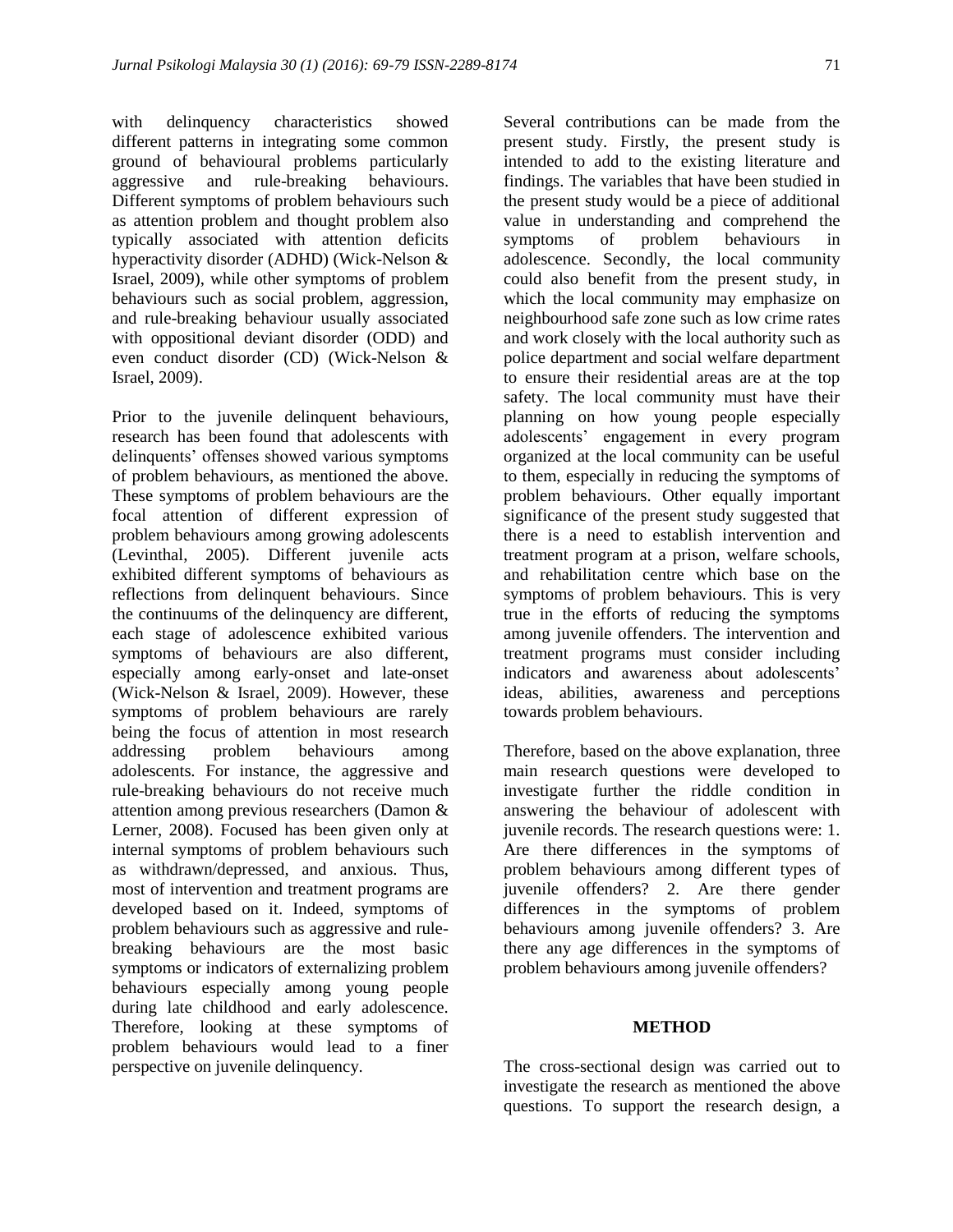survey method was employed in the study. A total number of 404 juvenile offenders consisted of 280 males and 124 female involved on the voluntary basis. The study employed a stratified random sampling. The respondents were among adolescents aged from 13 years old to19 years old and were earlier convicted of several crimes such as stealing, drugs, violence, and pregnancy, out of control behaviour, rape, fighting, and homicide. The respondents were recruited from various institutions in Malaysia such as Tunas Bakti School, Henry Gurney School, and Kajang Prison. These institutions served as the rehabilitation centre for juvenile delinquents under 18 years old. For instance, the Henry Gurney School is also known as the prisoner school which caters to juvenile criminals' ages from 14 years old to 21 years old. The Tunas Bakti School is the moral rehabilitation centre under the Section 65 (1) Child Act 2001 is to cater children with juvenile records and out of control behaviours. While, Kajang Prison is one of the Prison Institutions in Malaysia and divided into three different sections; main section, drug treatment, and rehabilitation section, pre-free section. There are some of the adolescents detained in Kajang Prison due to adult affiliation crime.

### **Instrument**

# **Child Behaviour Checklist-Youth Self Report (CBCL-YSR)**

The Child Behaviour Checklist-Youth Self Report (CBCL-YSR) is an assessment to rate a child's competencies and problem behaviours (Achenbach & Rescorla, 2001). It consists of 112 items. The CBCL-YSR construct measured

several symptoms of behaviours such as social problems, thought problems, attention problem, rule breaking behaviour and aggressive behaviour. There are high reports on the psychometric information on the CBCL-YSR, which the test-retest Cronbach's Alpha value is from 0.95 to 1.00, inter-rater reliability Cronbach's Alpha value is from 0.93 to 0.96, and internal consistency Cronbach's Alpha value is from 0.78 to 0.97 (Achenbach & Rescorla, 2001).

# **Pilot study**

A pilot study had been conducted prior to the study. The purpose was to analyse the CBCL-YSR items in the local context. However, only five symptoms of problem behaviours were included in the pilot study, because the focused of the present study was on social problems, thought problems, attention problem, rulebreaking behaviour, and aggressive behaviour. The reliability analysis indicated that the Child Behaviour Check List-Youth Self Report (CBCL-YSR) used in this study had obtained a Cronbach's Alpha value from .581 to .866. The result indicated that the instrument's items had a very high reliability in four symptoms of problem behaviours such as social problems, thought problems, rule-breaking behaviour, and aggression. However, only attention problem had relatively low Cronbach's Alpha value of .581, yet it still included in the present study because based on the total items of test-retest reliability the CBCL-YSR had gained very highreliability reports of .95 to 1.00 (Achenbach & Rescorla, 2001).

| Instrument |                             | Item(s) | Cronbach's | Alpha |
|------------|-----------------------------|---------|------------|-------|
|            |                             |         | Value      |       |
| CBCL-YSR   | Social Problems             |         | .823       |       |
|            | <b>Thought Problems</b>     | 15      | .811       |       |
|            | <b>Attention Problem</b>    |         | .581       |       |
|            | Breaking 13<br>Rule         |         | .776       |       |
|            | Behaviour                   |         |            |       |
|            | <b>Aggressive Behaviour</b> |         | .866       |       |

#### **Table 1** Result of Pilot Study on CBCL-YSR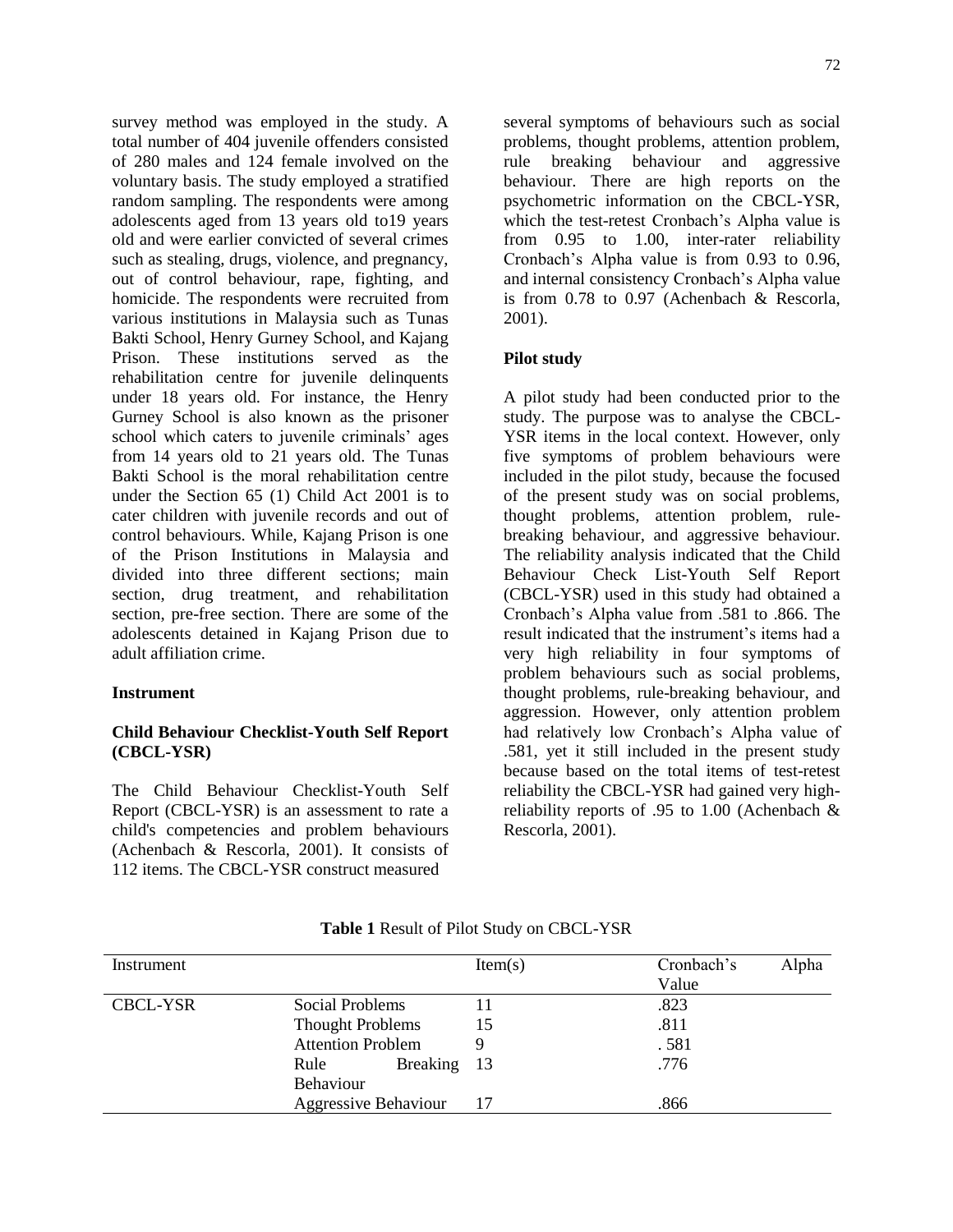juvenile offenders. The presentations of the results are based on the research questions. Therefore, the details of the results are as follow:

# **RESULTS AND DISCUSSION**

The data collected in the study were analysed using SPSS. A descriptive statistic was employed to explore the symptoms of problem behaviours among respondents while One-Way ANOVA and independent sample t-test were used to assess the age and gender differences in symptoms of problem behaviours among **Differences in Symptoms of Problem Behaviours**

Research question: Are there differences in the symptoms of problem behaviours among different types of juvenile offenders?

| Table 2: One-Way ANOVA Results of Differences in Symptoms of Problem Behaviours Among |  |
|---------------------------------------------------------------------------------------|--|
| Juvenile Offenders                                                                    |  |

| Variables            | Types of            | N   | Mean  | <b>SD</b>                | $\overline{F}$ |
|----------------------|---------------------|-----|-------|--------------------------|----------------|
|                      | Crimes              |     |       |                          |                |
| Social               | Stealing            | 121 | 8.61  | 4.04                     | 1.273          |
| Problems             | Drugs               | 90  | 9.30  | 3.66                     |                |
|                      | Violence            | 63  | 8.81  | 3.08                     |                |
|                      | Pregnancy           | 1   | 5.00  |                          |                |
|                      | Out of Control Beh. | 86  | 10.01 | 4.29                     |                |
|                      | Rape                | 24  | 9.17  | 3.54                     |                |
|                      | Fighting            | 18  | 9.67  | 3.40                     |                |
|                      | Homicide            | 1   | 9.00  | $\overline{\phantom{a}}$ |                |
| Thought              | Stealing            | 121 | 7.62  | 4.01                     | 2.748*         |
| Problems             | Drugs               | 90  | 9.24  | 4.26                     |                |
|                      | Violence            | 63  | 9.14  | 4.39                     |                |
|                      | Pregnancy           | 1   | 7.00  |                          |                |
|                      | Out of Control Beh. | 86  | 9.64  | 5.14                     |                |
|                      | Rape                | 24  | 10.67 | 4.63                     |                |
|                      | Fighting            | 18  | 9.17  | 4.05                     |                |
|                      | Homicide            | 1   | 15.00 | $\overline{\phantom{a}}$ |                |
| Attention            | Stealing            | 121 | 7.68  | 2.99                     | $3.242*$       |
| Problem              | Drugs               | 90  | 8.09  | 2.35                     |                |
|                      | Violence            | 63  | 8.48  | 2.82                     |                |
|                      | Pregnancy           | 1   | 4.00  | $\overline{\phantom{a}}$ |                |
|                      | Out of Control Beh. | 86  | 9.36  | 3.05                     |                |
|                      | Rape                | 24  | 7.58  | 2.93                     |                |
|                      | Fighting            | 18  | 8.17  | 2.73                     |                |
|                      | Homicide            | 1   | 7.00  | 2.88                     |                |
| <b>Rule Breaking</b> | Stealing            | 121 | 14.49 | 5.29                     | 1.885          |
| Behaviour            | Drugs               | 90  | 15.89 | 4.56                     |                |
|                      | Violence            | 63  | 14.92 | 5.43                     |                |
|                      | Pregnancy           | 1   | 4.00  | $\overline{\phantom{a}}$ |                |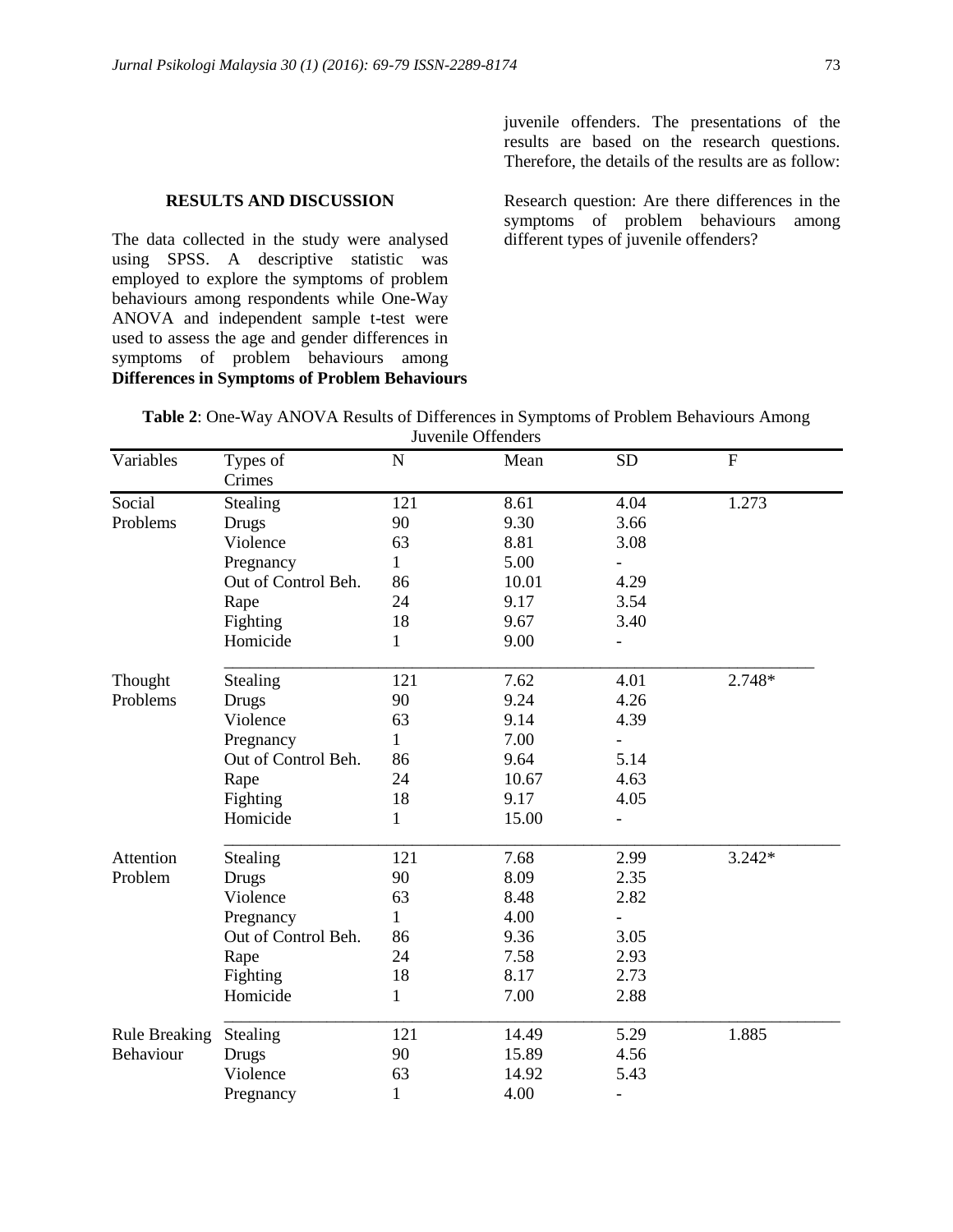|                  | Out of Control Beh.<br>Rape<br>Fighting<br>Homicide | 86<br>24<br>18 | 15.24<br>13.92<br>12.72<br>14.00 | 5.30<br>5.21<br>4.65 |      |
|------------------|-----------------------------------------------------|----------------|----------------------------------|----------------------|------|
| Aggressive       | <b>Stealing</b>                                     | 121            | 15.50                            | 6.30                 | .878 |
| <b>Behaviour</b> | Drugs                                               | 90             | 17.26                            | 5.00                 |      |
|                  | Violence                                            | 63             | 16.43                            | 6.17                 |      |
|                  | Pregnancy                                           |                | 17.00                            |                      |      |
|                  | Out of Control Beh.                                 | 86             | 16.92                            | 5.85                 |      |
|                  | Rape                                                | 24             | 15.58                            | 6.32                 |      |
|                  | Fighting                                            | 18             | 15.61                            | 5.78                 |      |
|                  | Homicide                                            |                | 17.00                            | -                    |      |

 $*$  p  $< .01$ 

The above table 2 indicated various types of delinquents' offenses. The table also showed different symptoms of problem behaviours such as social problems, thought problems, attention problem, rule-breaking behaviour, and aggressive behaviour based on Achenbach and Rescorla (2001) description. Overall, the mean of social problems showed different scoring in various offenses. Delinquents with stealing category showed ( $M = 8.61$ ,  $SD = 4.04$ ), drugs offences ( $M = 9.30$ ,  $SD = 3.66$ ), violence acts offences  $(M = 8.81, SD = 3.08)$ , pregnancy offences ( $M = 5.00$ ), out of control behaviour offences ( $M = 10.01$ ,  $SD = 4.29$ ), rape offences  $(M = 9.17, SD = 3.54)$ , fighting offences  $(M =$ 9.67, SD = 3.40), and homicide offences ( $M =$ 9.00).

Moreover, the mean of thought problem in stealing offences showed ( $M = 7.62$ ,  $SD = 4.01$ ), drugs offences ( $M = 9.24$ ,  $SD = 4.26$ ), violence offences  $(M = 9.14, SD = 4.39)$ , pregnancy offences ( $M = 7.00$ ), out of control behaviour  $(M = 9.64, SD = 5.14)$ , rape offences  $(M =$ 10.67, SD = 4.63), fighting offences (M =  $9.17$ ,  $SD = 4.05$ , and homicide offences ( $M = 15.00$ ).

The symptoms of problem behaviours of attention problem also indicated different mean score among juvenile offenders. Stealing offences showed ( $M = 7.68$ ,  $SD = 2.99$ ), drugs offences showed  $(M = 8.09, SD = 2.35)$ , violence offences showed ( $M = 8.48$ , SD = 2.82), pregnancy offences showed  $(M = 4.00)$ , out of control behaviour offences showed  $(M =$ 

9.36, SD = 3.05), rape offences showed (M = 7.58,  $SD = 2.93$ ), fighting offences showed (M = 8.17,  $SD = 2.73$ ), homicide offences showed (M  $= 7.00$ ).

Another symptoms of problem behaviours evidently directed different mean score in rule breaking behaviour. Stealing offences showed  $(M = 14.49, SD = 5.29)$ , drugs offences showed  $(15.89, SD = 4.56)$ , violence offences showed  $(M = 14.92, SD = 5.43)$ , pregnancy offences showed  $(M = 4.00)$ , out of control behaviour offences showed ( $M = 15.24$ , SD = 5.30), rape offences showed  $(M = 13.92, SD = 5.21)$ , fighting offences showed ( $M = 12.72$ , SD = 4.65), and homicide offences showed  $(M =$ 14.00).

Likewise, different types of juvenile offenders also showed a different mean score of aggressive behaviour in symptoms of problem behaviours. Stealing offences showed  $(M = 15.50, SD =$ 6.30), drugs offences ( $M = 17.26$ ,  $SD = 5.00$ ), violence offences showed ( $M = 16.43$ , SD = 6.17), while pregnancy offences showed  $(M =$ 17.00), out of control behaviour offences showed ( $M = 16.92$ ,  $SD = 5.85$ ), rape offences showed (M = 15.58, SD = 6.32), fighting offences showed ( $M = 15.61$ ,  $SD = 6.32$ ), and homicide offences also indicated  $(M = 17.00)$ .

The descriptive results showed to some degree juvenile offenders among adolescents indicated the different degree of symptoms of problem behaviours ranging from social problems, thought problems, attention problem, rule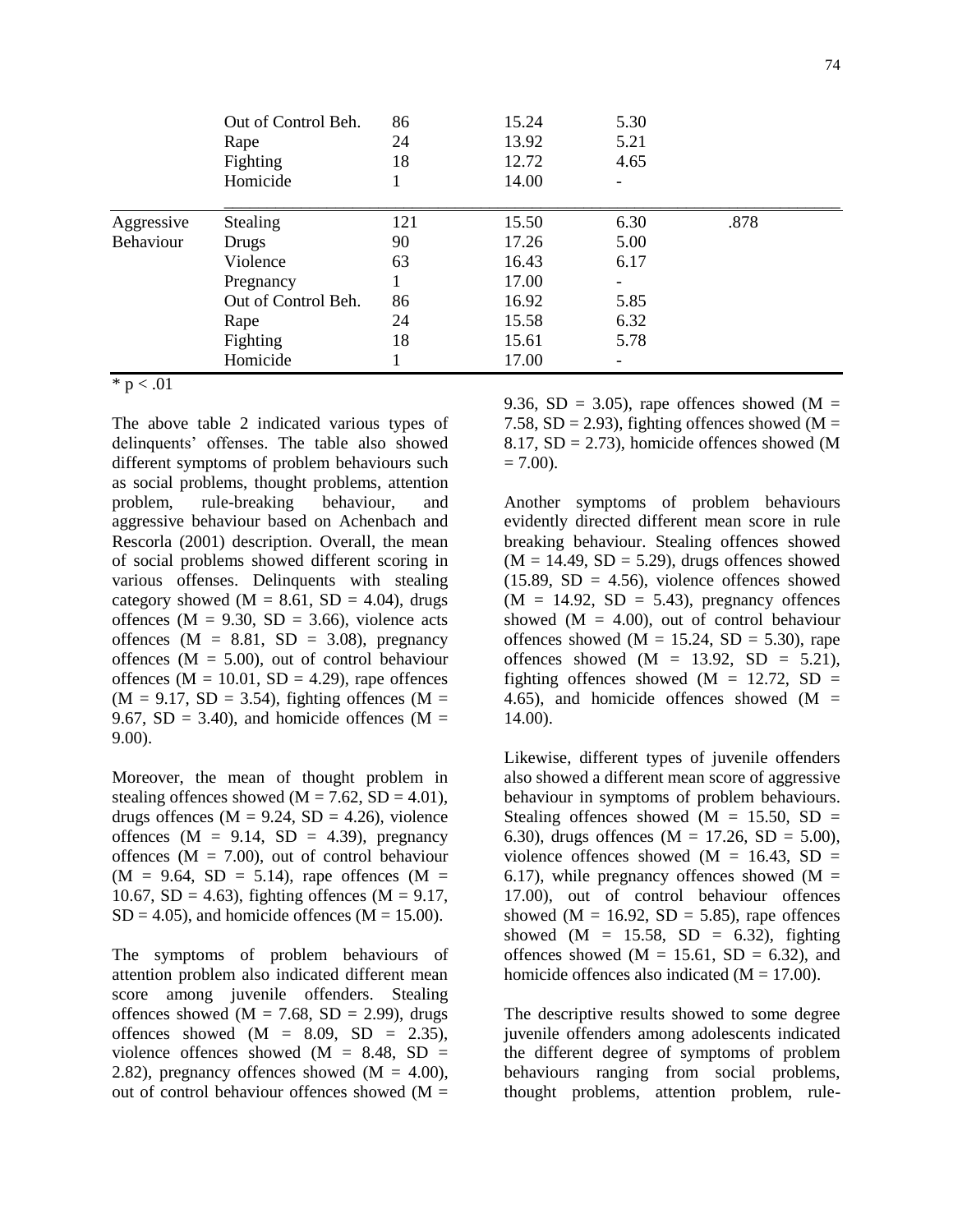breaking behaviour, and aggressive behaviour. Hence, markedly these symptoms of problem behaviours are much typical behaviours display by juvenile offenders.

Additionally, further analyses based on One-Way ANOVA were executed. The results indicated that there were differences in both thought problems,  $F(7) = 2.748$ ,  $p<01$  and attention problem, F  $(7) = 3.242$ , p<.01 among juvenile offenders. However, based on the results, there were no differences between the other three categories; social problems,  $F(7) =$ 

1.273, p $> 0.05$ , rule-breaking behaviour, F (7) = 1.885, p>.05, and aggressive behaviour,  $F(7) =$ .878, p>.05. Thus, it can be said that only thought problems and attention problems showed differences in the mean score. Whereas, the other three; social problems, rule-breaking behaviour, and aggressive behaviour were seen no ways to differ among juvenile offenders.

Research question: 2. Are there gender differences in the symptoms of problem behaviours among juvenile offenders?

# **Gender Differences in Symptoms of Problem Behaviours**

| Variables                   | Gender | N   | Mean  | <b>SD</b> | t                  | df      |
|-----------------------------|--------|-----|-------|-----------|--------------------|---------|
| <b>Social Problems</b>      | Male   | 280 | 8.80  | 3.60      |                    |         |
|                             | Female | 124 | 9.98  | 4.22      | $-2.710**$         | 205.440 |
| <b>Thought Problems</b>     | Male   | 280 | 8.55  | 4.43      |                    |         |
|                             | Female | 124 | 9.75  | 4.54      | $-2.476*$          | 230.452 |
| <b>Attention Problem</b>    | Male   | 280 | 7.80  | 2.76      |                    |         |
|                             | Female | 124 | 9.29  | 2.89      | $-4.841***226.203$ |         |
| <b>Rule Breaking</b>        | Male   | 280 | 14.57 | 5.05      |                    |         |
| Behaviour                   | Female | 124 | 15.61 | 5.38      | $-1.835$           | 222.613 |
| <b>Aggressive Behaviour</b> | Male   | 280 | 15.75 | 5.85      |                    |         |
|                             | Female | 124 | 17.73 | 5.76      | $-3.165**$         | 239.013 |

**Table 3**: T-Test Results of differences between Genders in Symptoms of Problem Behaviours

\* p < .05 \*\* p < .01 \*\*\* p < .001

An independent samples t-test from the above table 3 was conducted to find the differences between male and female in symptoms of problem behaviours. There were differences between male and female in social problems, male (M=  $8.80$ ; SD=3.60) and female (M=  $9.98$ ;  $SD = 4.22$ ; t  $(205.440) = -2.710$ , p< .01. Thought problems showed male (M= 8.55; SD=4.43) and female (M=  $9.75$ ; SD= 4.54); t  $(230.452) = -2.476$ , p< .05. Attention problem showed male  $(M= 7.80; SD=2.76)$  and female  $(M= 9.29; SD=2.89); t (226.203) = -4.841, p <$ .001. Aggressive behaviour showed male (M= 15.75; SD=5.85) and female (M= 17.73; SD=5.76); t  $(239.013) = -3.165$ , p< .01.

However, there were no differences between male and female in rule-breaking behaviour, male  $(M= 14.57; SD=5.05)$  and female  $(M=$ 15.61; SD=5.38); t  $(222.613) = -1.835$ , p $> .05$ .

The social problems, thought problems, attention problem, and aggressive behaviour were evident to show differences between male and female juvenile offenders. The same results also have been found by Tiet, Wasserman, Loeber, McReynolds, & Miller, (2001); Webster-Stratton, (1996); Lahey, Moffitt, & Caspi (2003). These results somehow reflected the existing literature stating that males are more likely to exhibit external problem behaviours than females, especially young offenders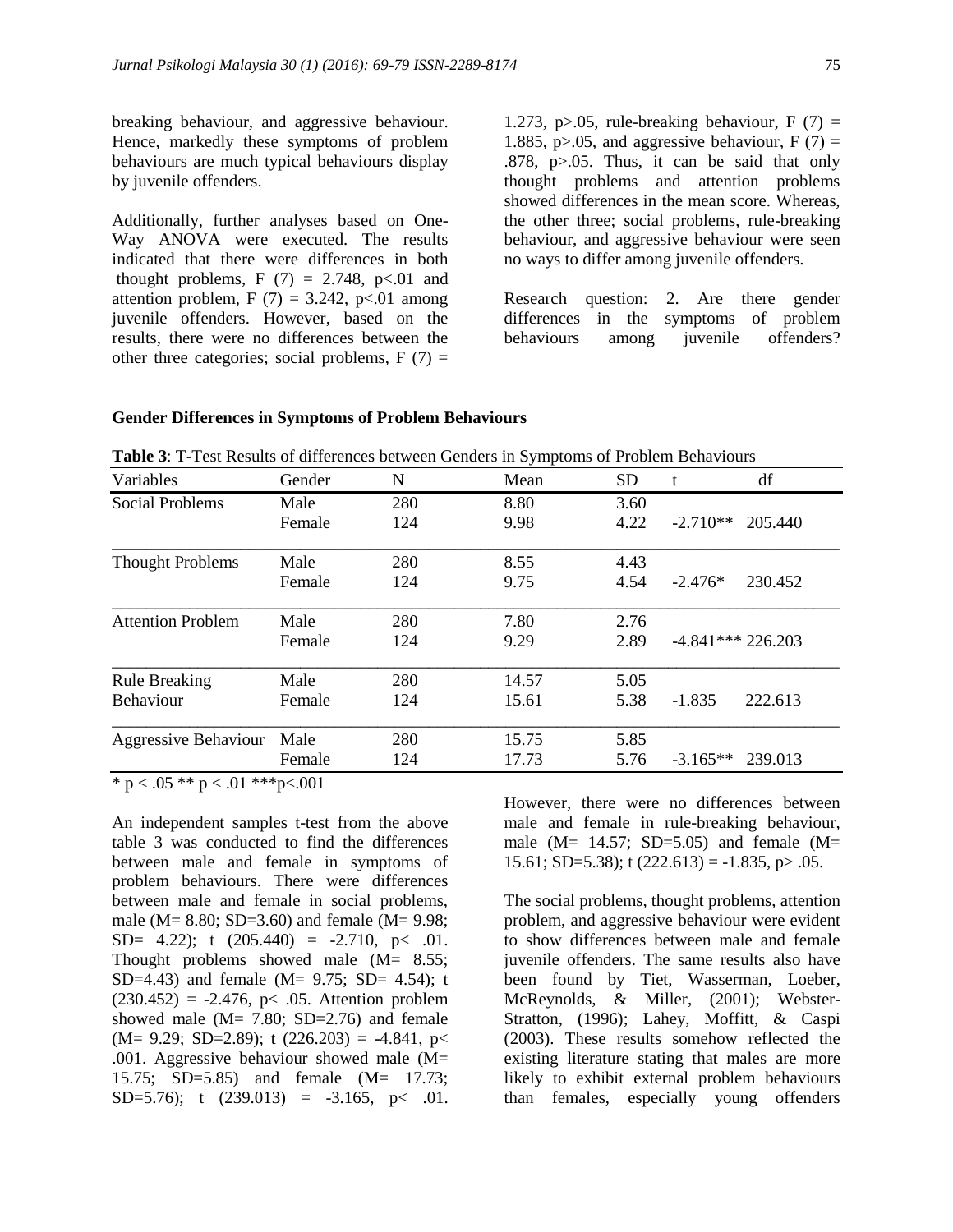(Staniloiu, & Markowitsch, 2012). The differences in these symptoms could be true in the society that has a strong value of femininity and masculinity. In the society, males are seen as dominant, strong and adventurous (Shiraev & Levy, 2010), while females are seen as weak, dependent and passive (Matsumoto & Juang, 2013). However, though the results showed gender differences between male and female juvenile delinquents, it showed the different direction in which female offenders showed the highest mean score of all symptoms of problem behaviours. It gives researchers the new direction in understanding the phenomenon of symptoms of problem behaviours among female delinquents. On the other hand, rule-breaking behaviour did not show any mean difference. This result also indicated that female juvenile offenders were equally potential to express the same pattern of symptoms of problem behaviour as male delinquents. Further, rule-breaking behaviours could also be the typical behaviours that involved both male and female in juvenile offenses (Staniloiu, & Markowitsch, 2012). Thus, refuting some ideas on gender differences might occur in problem behaviours especially externalizing problems among juvenile delinquents. The above results are totally contradicting to some existing literature. Are female offenders become more problematic than male offenders? Some studies indicated that female offenders may be more inclined than male offenders to express verbal aggression and

other forms of social aggression, such as spreading rumors (Björkqvist, Lagerspetz, & Kaukiainen, 1992; Staniloiu & Markowitsch, 2012). Again, the results cannot be generalized to a non-referred group. Careful views of the condition of male and female delinquents require thorough analysis before further inference about it could be made. Gender differences in symptoms of problem behaviours exist (Matsumoto & Juang, 2013; Shiraev & Levy, 2010), which has a multiplicity of causing factors from socio-cultural to neurobiological foundations. Therefore, describing valid mediating factors of an environment has on biological factors to increase the risk for the development of symptoms of problem behaviours among both male and female delinquents (Staniloiu & Markowitsch, 2012). Further insights into the neurobiological underpinnings of gender differences in symptoms of problem behaviours might prove to be a central attention for the development of interventions and treatment program for juvenile offenders in the future.

Research question: 3. Are there any age differences in the symptoms of behaviours among juvenile offenders?

# **Age Differences in Symptoms of Problem Behaviours**

|                                |           |       |    |       | $\circ$   |      |                  |      |
|--------------------------------|-----------|-------|----|-------|-----------|------|------------------|------|
| Variables                      | Age       | N     |    | Mean  | <b>SD</b> |      | $\boldsymbol{F}$ |      |
| <b>Social Problems</b>         | $11 - 13$ | 12    |    | 9.25  |           | 4.88 | .008             |      |
|                                | $14-16$   | 171   |    | 9.14  |           | 3.81 |                  |      |
|                                | 17-19     | 221   |    | 9.18  |           | 3.81 |                  |      |
| <b>Thought Problems</b>        | $11 - 13$ | 12    |    | 9.00  |           | 4.59 | .639             |      |
|                                | $14-16$   | 171   |    | 9.21  |           | 4.46 |                  |      |
|                                | 17-19     | 221   |    | 8.69  |           | 4.52 |                  |      |
| <b>Attention Problem</b>       | 11-13     | 12    |    | 9.25  |           | 3.17 | 1.161            |      |
|                                | $14-16$   | 171   |    | 8.38  |           | 5.50 |                  |      |
|                                | 17-19     | 221   |    | 8.11  |           | 4.98 |                  |      |
| <b>Rule Breaking Behaviour</b> |           | 11-13 | 12 |       | 15.58     |      | 3.73             | .229 |
|                                | $14-16$   | 171   |    | 15.01 |           | 5.50 |                  |      |

**Table 4**: One-Way ANOVA Results of differences between Ages in Symptoms of Problem Behaviours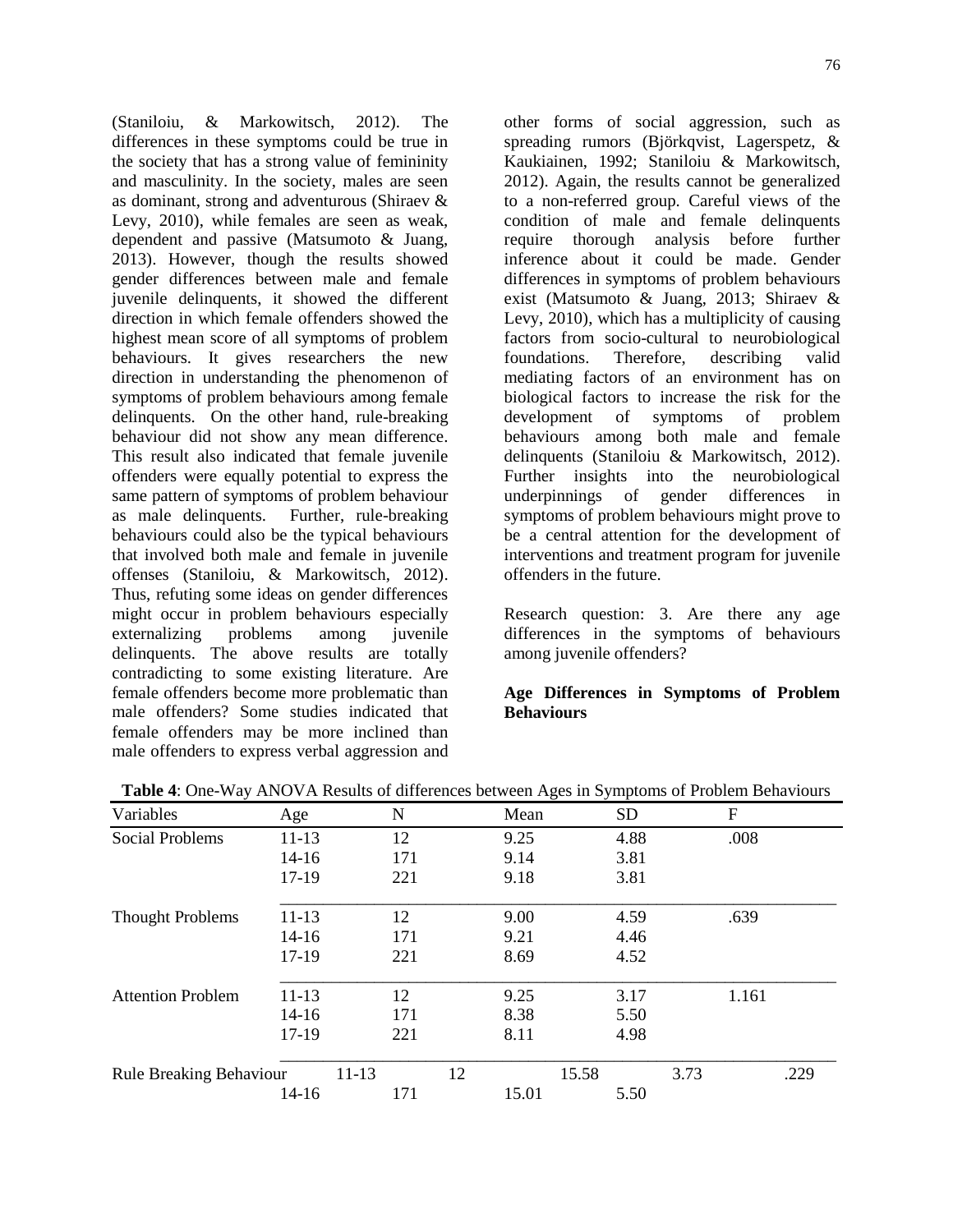|                            | 17-19 | 221 | 14.76 | 4.98 |      |
|----------------------------|-------|-----|-------|------|------|
| Aggressive Behaviour 11-13 |       | 12  | 17.33 | 3.34 | .203 |
|                            | 14-16 | 171 | 16.13 | 6.13 |      |
|                            | 17-19 | 221 | 16.39 | 5.81 |      |

The above results in Table 4 showed the mean score of different ages in adolescence. The average rating in social problems in early adolescence showed ( $M = 9.25$ , SD = 4.88), middle adolescence  $(M = 9.14, SD = 3.81)$  and late adolescence showed ( $M = 9.18$ ,  $SD = 3.81$ ). The average score of thought problems in early adolescence showed  $(M = 9.00, SD = 4.59)$ , middle adolescence  $(M = 9.21, SD = 4.46)$ , and late adolescence showed ( $M = 8.69$ ,  $SD = 4.52$ ). Moreover, attention problem in early adolescence showed (M =9.25, SD = 3.17), middle adolescence showed  $(M = 8.38, SD =$ 5.50), and late adolescence showed  $(M = 8.11,$  $SD = 4.98$ . In rule breaking behaviour, the mean score in early adolescence showed  $(M =$ 15.58,  $SD = 3.73$ , middle adolescence showed  $(M = 15.01, SD = 5.50)$ , and late adolescence showed ( $M = 14.76$ ,  $SD = 4.98$ ). While in aggressive behaviour, early adolescence mean score showed ( $M = 17.33$ ,  $SD = 3.34$ ), middle adolescence ( $M = 16.13$ ,  $SD = 6.13$ ), and late adolescence showed  $(M = 16.39, SD = 5.81)$ . Overall, there were no age differences in all five symptoms of problem behaviours in social problems, thought problems, attention problem, rule breaking behaviour and aggressive behaviour among juvenile delinquents.

Further analyses based on the One-Way ANOVA executed. The results showed that age differences in social problems showed,  $F(3) =$ .008, p>.05. Age differences in thought problems showed,  $F(3) = .639$ , p $> 0.05$ . Attention problem results showed,  $F(3) = 1.161$ , p>.05. Rule-breaking behaviour result also showed, F  $(3)$  = .229,  $p>0.05$  and age differences in aggressive behaviour indicated F  $(3) = .203$ , p>.05. Post Hoc test also indicated no significant differences among ages in adolescence. Hence, the results evidently showed no age differences between early, middle and late juvenile delinquents. The results also indicated that different stages of adolescence did not have any major diversity of symptoms of problem behaviours among juvenile delinquents.

Regardless of early life exposure and risk factors that could have to affect them developmental continuum (Du Toit, 1992), seemingly juvenile delinquents in any stage of development would have the same symptoms of problem behaviours. Though, theoretically major developmental differences could have found in early, middle and late adolescence among normal and low-risk adolescents (Santrock, 2011; Kail & Cavanaugh, 2016). These especially true in the development of normal adolescent's cognitive, moral reasoning, socio-emotional, physical and even psychological well-being, however, not so for juvenile offenders in the present study. Another possible explanation could be due to the extremities and disadvantages of the surrounding the juvenile delinquents experienced throughout their lifespan development (Du Toit, 1992). The condition of the rehabilitation centre and prison could contribute to the results. The prison and rehabilitation centre could serve as places for them to learned new behaviours from matured and adult offenders, thus worsening the symptoms of problem behaviours.

### **CONCLUSION**

Juvenile delinquency act showed different symptoms of behaviours especially in thought problems and attention problem. This much seem to know that young offenders might have issues in decision-making and problem-solving ability thus, lead them into juvenile acts. It also clearly indicated that female is much into the juvenile delinquents with obviously different symptoms of problem behaviours were exhibited such as social problems, thought problems, attention problem, and aggressive behaviour. Rule-breaking behaviour was not differed much between male and female. Furthermore, the symptoms of problem behaviours did not differ at different ages during adolescence stage. Thus, it can be said that juvenile delinquents possibly expressed and exhibited in any age of adolescence stage. Further, the study requires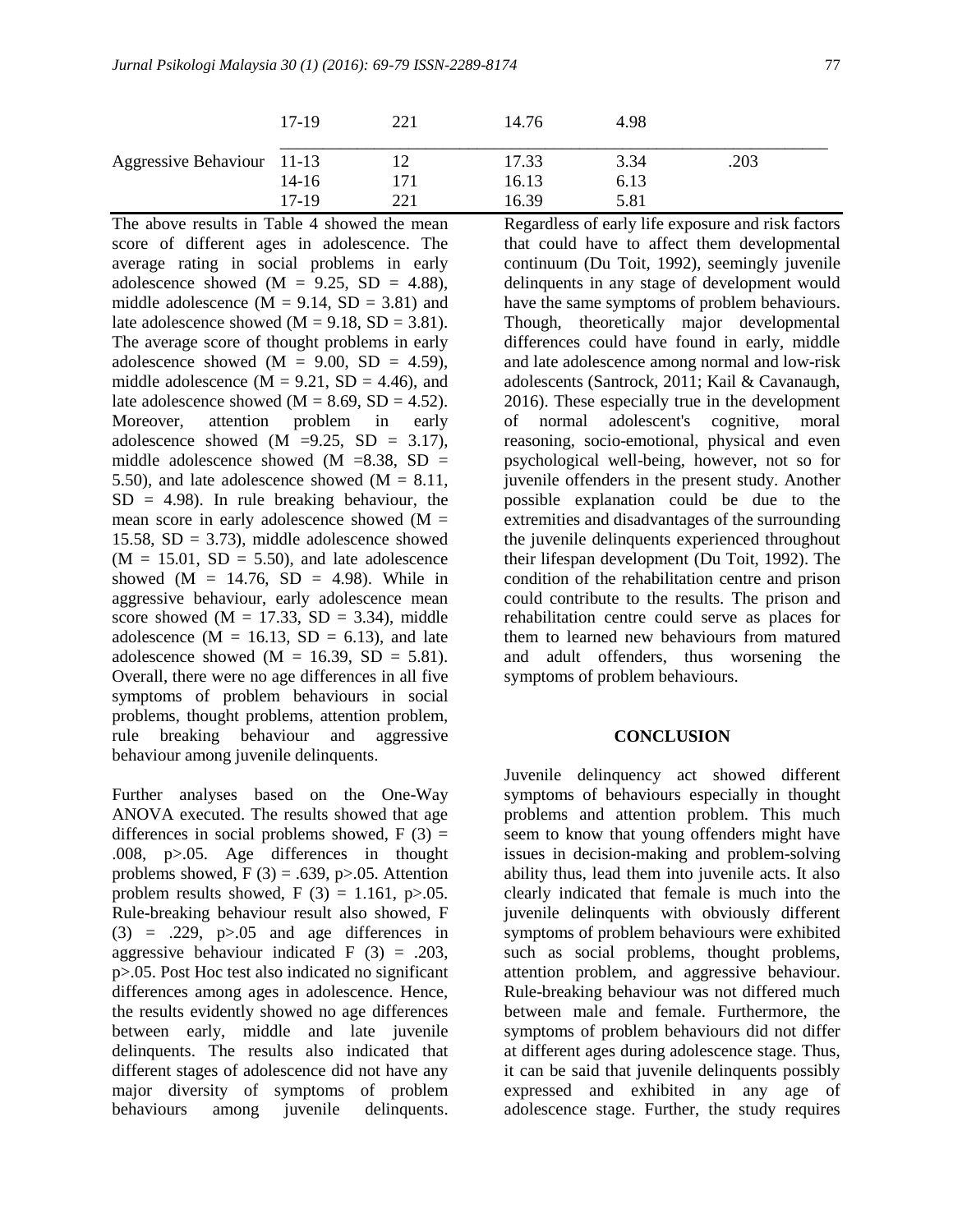being carried out in exploring symptoms of problem behaviours among young offenders, especially through the adolescence stage at this stage regarded as the most critical part of human development. On the other hand, gender differences require in-depth exploration as new emerging patterns of symptoms of problem behaviours spotted in the research findings.

# **REFERENCE**

- Achenbach, T.M., & Rescorla, L.A. (2001). *Manual for the ASEBA School-Age Forms & Profiles*. Burlington, VT: University of Vermont, Research Center for Children, Youth & Families.
- American Psychiatric Association. (2013). *Diagnostic and Statistical Manual of Mental Disorders, DSM-5.* (5<sup>th</sup> ed). Washington: iGroup Press.
- Björkqvist, K., Lagerspetz, K. M. J. & Kaukiainen, A. (1992). Do girls manipulate and boys fight? *Aggressive Behavior, 18(2)*, 117-127.
- Damon, W., & Lerner, M.R. (2008). *Child and adolescent development: an advanced course*. John Wiley & Sons: New Jersey.
- Daniel, S.S, Eric, L., & Daniel S.N. (2004). Developmental trajectories of conduct problems and hyperactivity from ages 2 to 10. *Journal of Child Psychology and Psychiatry, 45,* 1–12. Doi:10.1111/j.1469- 7610.2004.00390.x.
- Du Toit, M. K. (1992). "A Life-Span Developmental Orientation: The Relevance of Chronological Age in
- Life-Span Developmental Psychology: A Theoretical Observation. *South African Journal of Psychology, 22*, 21-26.
- Fisher, G. L. & Harrison, T. C. (2005). Substance Abuse. (3<sup>rd</sup> ed.). New Jersey: Pearson. Global School Health Student: GSHS. (2015). Retrieved from http://www.cdc.gov/gshs/
- Green, Amy, E., Ellis, L., Gesten, Mark, A., Greenwald, & Salcedo, O. (2008). Predicting Delinquency in Adolescence and Young Adulthood: A Longitudinal Analysis of Early Risk Factors. *Youth*

*Violence and Juvenile Justice, 6(*4),323– 42.

- Hall, G.S. (1904). *Adolescence: In psychology and its relation to physiology, anthropology, sociology, sex, crime, religion, and education*, (vol. I & II). New Jersey: Prentice-Hall.
- Jabatan Kemajuan Islam Malaysia: JAKIM. (2015). Retrieved from http://www.islam.gov.my/
- Kail, R. V. & Cavanaugh, J.C. (2016). *Human*  Development: A Life-Span View. (7<sup>th</sup> ed). Australia: Cengage Learning.
- Lahey, B.B., Moffitt, T.E., & Caspi, A. (2003). *Causes of conduct disorder and juvenile delinquency*. (Eds). New York: Guilford Press. Pp. 76-117.
- Levinthal, C. (2005). *Drugs, Behavior, and Modern Society*. (4th ed.). Boston: Pearson.
- Matsumoto, D., & Juang, L. (2013). *Culture and Psychology.* (5th ed.). Australia: Wadsworth.
- Murray, J., and Farrington, D. P. (2010). Risk Factors for Conduct Disorder and Delinquency: Key Findings from Longitudinal Studies. *Canadian Journal of Psychiatry, 55*(10), 633.
- Nolen-Hoeksema, S. (2004). Gender differences in risk factors and consequences for alcohol use and problems. *Clinical Psychology Review*, *24*, 981–1010. Doi: 10.1016/j.cpr.2004.08.003.
- Polis Di Raja Malaysia: PDRM. (2014). Retrieved from http://www.rmp.goc.my/
- Reingle, Jennifer, M., Wesley, G. Jennings, and Mildred, M., & Maldonado-Molina. (2012). Risk and Protective Factors for Trajectories of Violent Delinquency Among a Nationally Representative Sample of Early Adolescents. *Youth Violence and Juvenile Justice, 10* (3), 261–77.
- Santrock, J.W. (2011). *Lifespan Development.*  (13th ed.). New York: McGraw-Hill.
- Shiraev, E.B., & Levy, D.A. (2010). *Cross-Cultural Psychology: Critical Thinking and Contemporary Applications.* (4<sup>th</sup> ed.). Boston: Pearson.
- Staniloiu, A., & Markowitsch, H. (2012). Gender differences in violence and